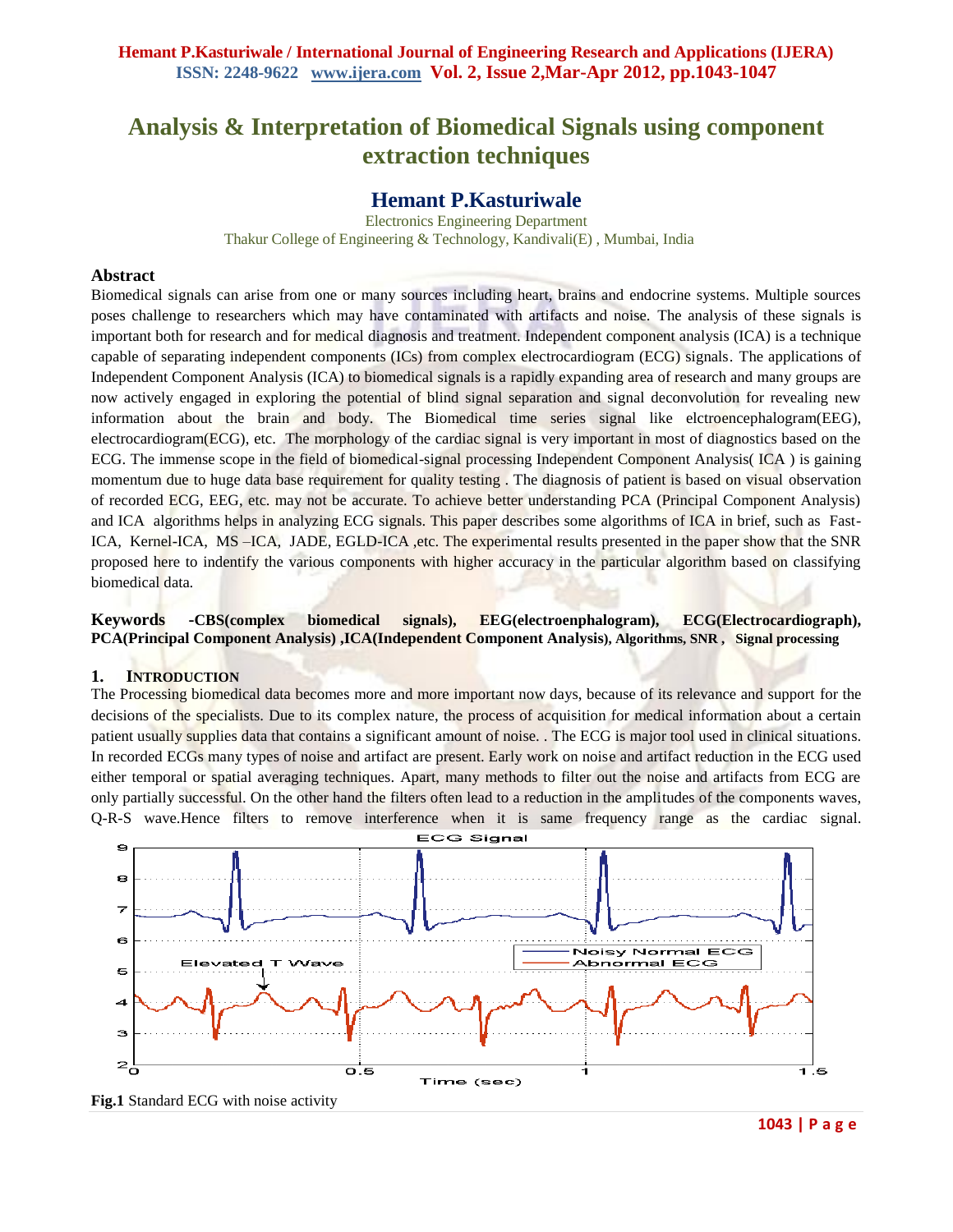In the particular problem of classifying certain types of biomedical signals, many techniques that extract relevant information from the data have been used. In order to detect abnormalities in informational data, Principal Component Analysis (PCA) is used. The idea behind extracting the principal components is to find the spatial directions of the data set, that have the maximum data variance  $([1], [2])$ . PCA is a very efficient technique used widely to obtain relevant statistical description of the data. It is extensively applied in preprocessing and classification steps of the information in several domains. Its popularity comes from the fact that it uses first and second order statistics in order to characterize the data sets, thus giving a high level of confidence in the obtained results [3].Although PCA is very useful in the case of extracting relevant information from some data sets, there are other techniques that use higher-order statistics in characterizing the data. Independent Component Analysis (ICA) may be regarded as a particular case of blind source separation problem ([4], [5], [6]) that attempts to separate all underlying sources contributing to the data without knowing these sources or the way that they are mixed. In order to achieve the goal of separating independent components from mixed signals, the ICA model does not need any prior knowledge about each source. The most important assumption that is associated with the ICA model is the independence of the sources to be estimated .Another assumption used in the ICA model is the following: the signal from each sensor (that is, an observable variable) has different mixing ratio of the the independent components. ICA has been introduced to mechanical dynamic signal analysis in the last few years ([7], [8]). In our application, the signals received from the sensors are formally represented by the examples in the data set that is taken into consideration. The sources are, in fact, the independent components estimated by the ICA model or the latent variables depending on which the recorded signals can be expressed. In biomedical data, noise is almost always present, because of the residuals in the signals, coming from other body activities [9]. The main disadvantage of the various types of approaches in the problem of noise reduction is that they are time consuming and computationally expensive. That is why the idea of preprocessing the data is much more popular nowadays. The noise reduction may be done by applying suitable low pass filters in time domain before implementing ICA algorithm [10]. ECG appears to satisfy some of the conditions for ICA : 1) mixing happens linearly at electrodes 2) Time delays in signal transmission are negligible: 3) There appears to be fewer sources than mixtures 4) sources have non-Gaussian voltage distributions. Some violations can happen just because of of movements of the heart such as contraction of the chambers. The ECG signal is a very weak time varying signal (about 10) microvolt) and has a frequency between 0.5Hz to 100Hz. The waveforms thus recorded have been standardized in terms of amplitude and phase relationships and any deviation from this would reflect the presence of an abnormality. Abnormal patterns of ECG may be due to undesirable artifacts Normally ECG is contaminated by power line interference of 60Hz .So it is desired to eliminate this noise and to find how best the signal can be improved.

#### **2. Theoretical Framework: Decomposition**

#### 2.1 PCA (Principal Component Analysis)

Principal component analysis (PCA) has widespread applications because it reveals simple underlying structures in complex data sets using analytical solutions from linear algebra which provides a brief summary for implementing PCA. A primary benefit of PCA arises from quantifying the importance of each dimension for describing the variability of a data set. In particular, the measurement of the variance along each PCA is completely nonparametric: any data set can be plugged in and an answer comes out, requiring no parameters to tweak and no regard for how the data was recorded. From one perspective, the fact that PCA is non-parametric (or plug-and-play) can be considered a positive feature because the answer is unique and independent of the user. From another perspective the fact that PCA is agnostic to the source of the data is also a weakness. PCA to certain extent due to PCA worked mainly on dimension reduction. So, discrimination of signal (ECG) and noise dimension is not straightforward.

#### **2.2. Independent Component Analysis (ICA)**

ICA has become an important signal processing and data analysis technique; it is a particular case of blind source separation and it is used on a wide range of data, such as biomedical, acoustical and astrophysical signals. Generally speaking, ICA is viewed (Jutten [14], Cardoso [15], Jutten and Herault [16], Comon [17], Hyvarinen et al. [6]) as a statistical signal processing technique that models a set of observations, *x*, with an instantaneous linear mixing of independent latent variables, *s*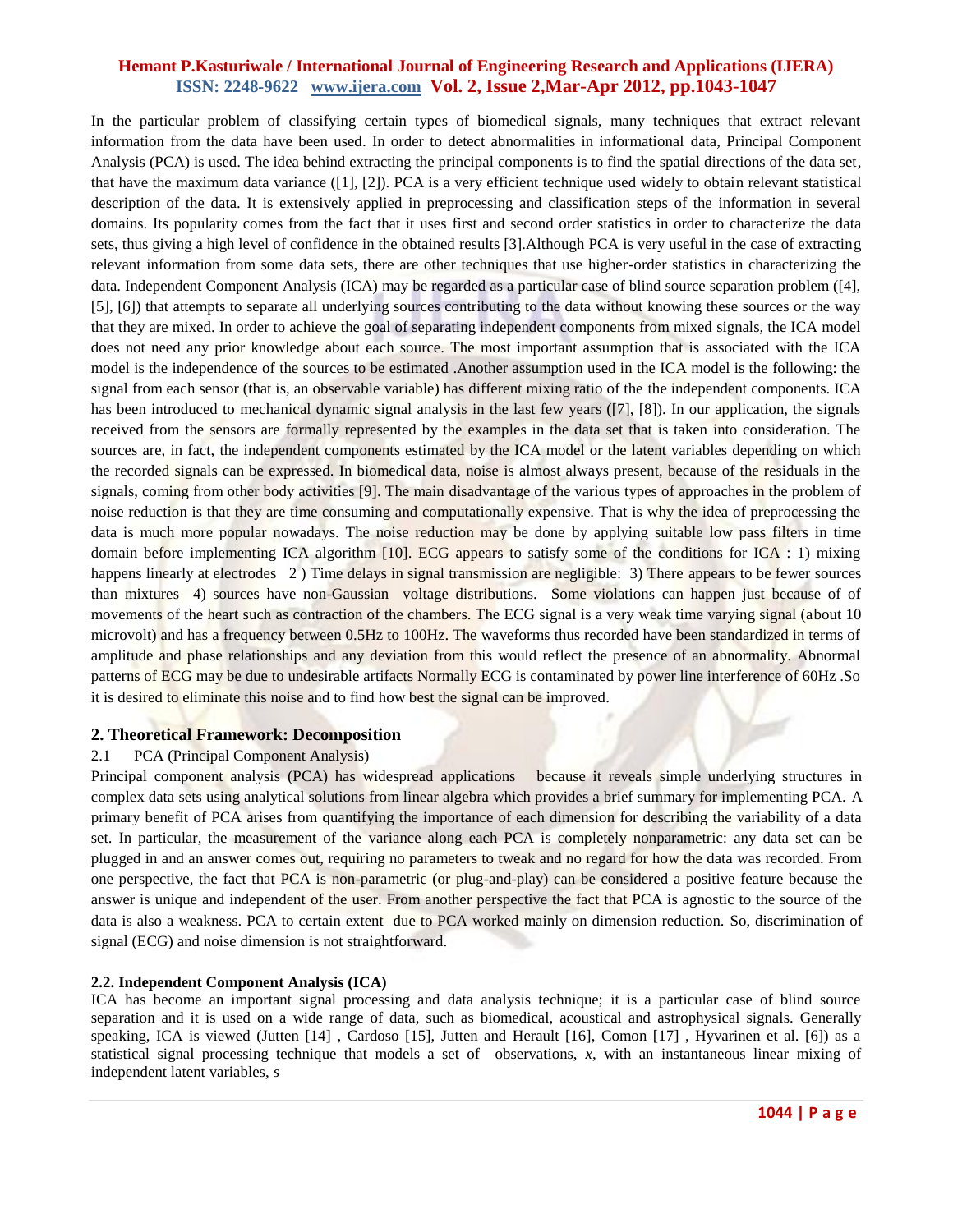$x(t)=As(t)+ns(t)$  (1)

where *ns* is additive noise.



**Fig.2** A) five-second portion of a corrupted EEG time series resulting from a poor data-acquisition setting;B) noise components extracted by ICA (*right panl*).C) The same EEG signals corrected for artifacts by ICA by removing the six selected components, and,D) spectral analysis of the original and artifact-corrected EEG recordings.

Note that EEG activity is more visible than in (A), particularly in channels 1 and 2, and the line noise (60 Hz) and aliased line noise frequencies (near 12 Hz, 105 Hz, 135 Hz) are reduced ICA supplies a series of techniques allowing the decomposition of a random vector in linear components which are as independent as possible, where the independence should be understood in its strong statistical sense. The problem of recovering sources from their linear mixtures without knowledge of the mixing channel can be expressed in its simplest form as the problem of identifying the factorization of the *N*-dimensional observations *x* into a mixing channel *A* and *M*-dimensional sources *s*, a large body of work being devoted to the case when the statistical independency of sources is assumed. The goal of ICA is to recover the latent components from the observations. If noise negligible, this can be achieved by the determination of an inverse linear mapping from  $x$  to  $s$ , sayGenerally, when compared on simple simulated data mixing truly independent source signals, they give similar results. When applied to actual data, however, they may produce somewhat different solutions whose significance is hard to evaluate<sup>[12]</sup>.

#### **3. Algorithm And Parameters**

Algorithms like FASTICA, Complex ML ICA, JADE, and Newton ML, kernel algorithms can able to find components within the mixture signal, i.e. noise or artifacts it has to be decided on the facts that mixture need to multichannel or single channel. But in spite of all there are some parameters which will calculate the amount of noise in the mixture are SNR, PI, and Psi etc.

#### **3.1 Signals to Noise Ratio (SNR)**

SNR is an engineering term for the power ratio between a signal (meaningful information) and the background noise. ECG signals normally have a wide dynamic range. SNRs are usually expressed in terms of the logarithmic decibel scale. In decibels, the SNR is 20 times the base-10 logarithm of the amplitude ratio, or 10 times the logarithm of the power ratio:

SNR=10 log (Es/En),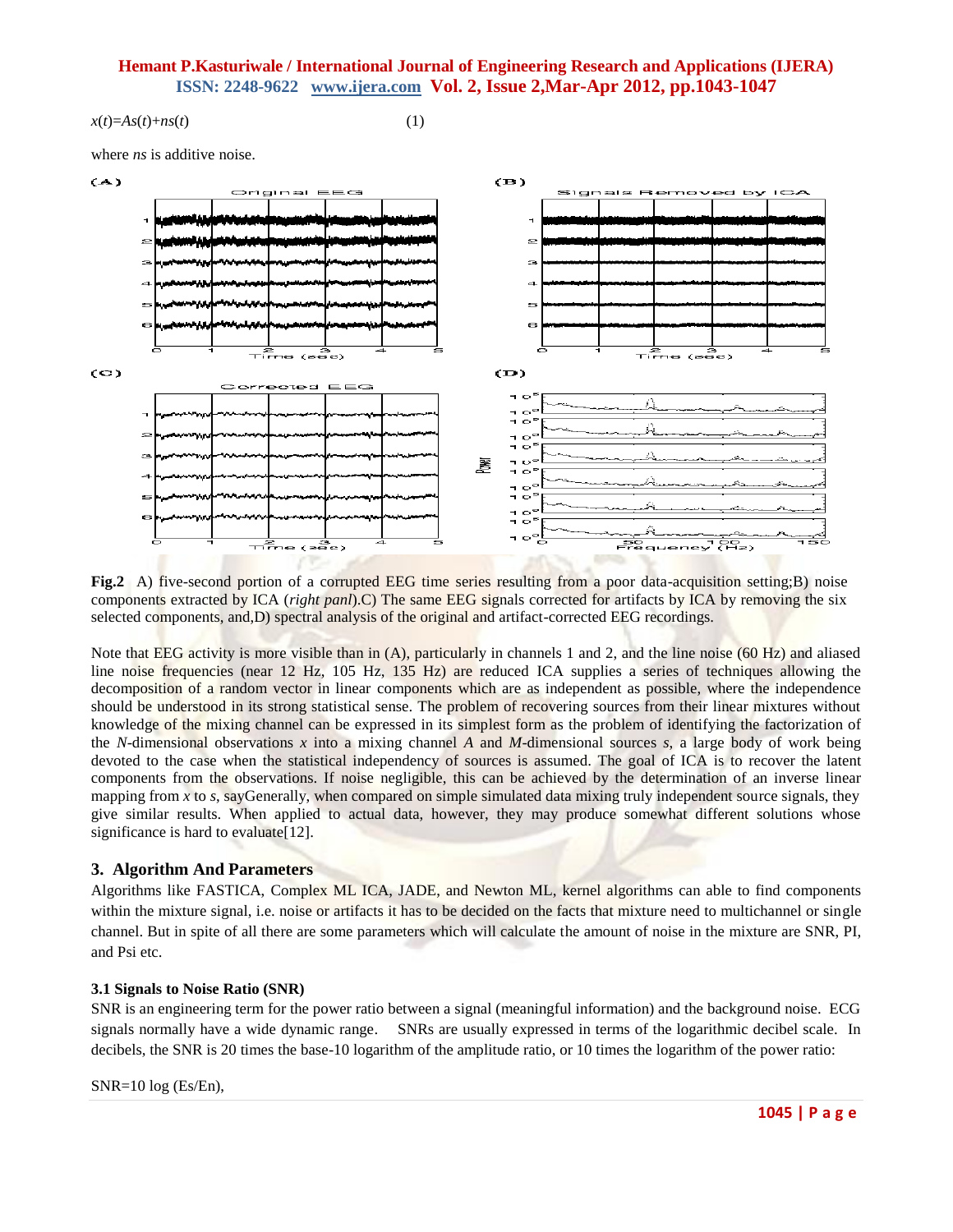where Es is a average signal amplitude and En is average noise amplitude measured within the system bandwidth. With FASTICA SNR is better over with normal filtering.

### **3.2 Performance Index (PI)**

The performance of ICA is dependent on various parameters as well unmixing matrix G. The unmixing matrix do vary with multiple parameters.

$$
PI = \sum_{i=1}^{n} \{ (\sum_{k=1}^{n} \frac{|g_{ik}|^2}{\max_j g_{ij}} - 1) + ((\sum_{k=1}^{n} \frac{|g_{ki}|^2}{\max_j g_{ji}} - 1) \}
$$

Where gij is an ij-th element of the global matrix  $G=W^*A0$ , W calculated demixing matrix. Script for computing performance index is available



**Fig.4** Performance of ICA algorithm for given mixture.

The FASTICA algorithm or fixed point algorithm is one of the most successful algorithms for linearly independent component analysis in terms of accuracy and computational complexity. The convergence phenomenon is one of the considerations in ICA algorithm. For sample mixture, this can leads to errors in unmixing matrix. For the block set of (say n) time required to calculate for unmixing or aggregating will be different in any case. But it needs to be stated that for given mixture, block length could be one of the major factor. The time factor is relatively within limit if techniques are component extraction, may vary with other technique.



**Fig.5** Time for calculation of mixture signal ECG.